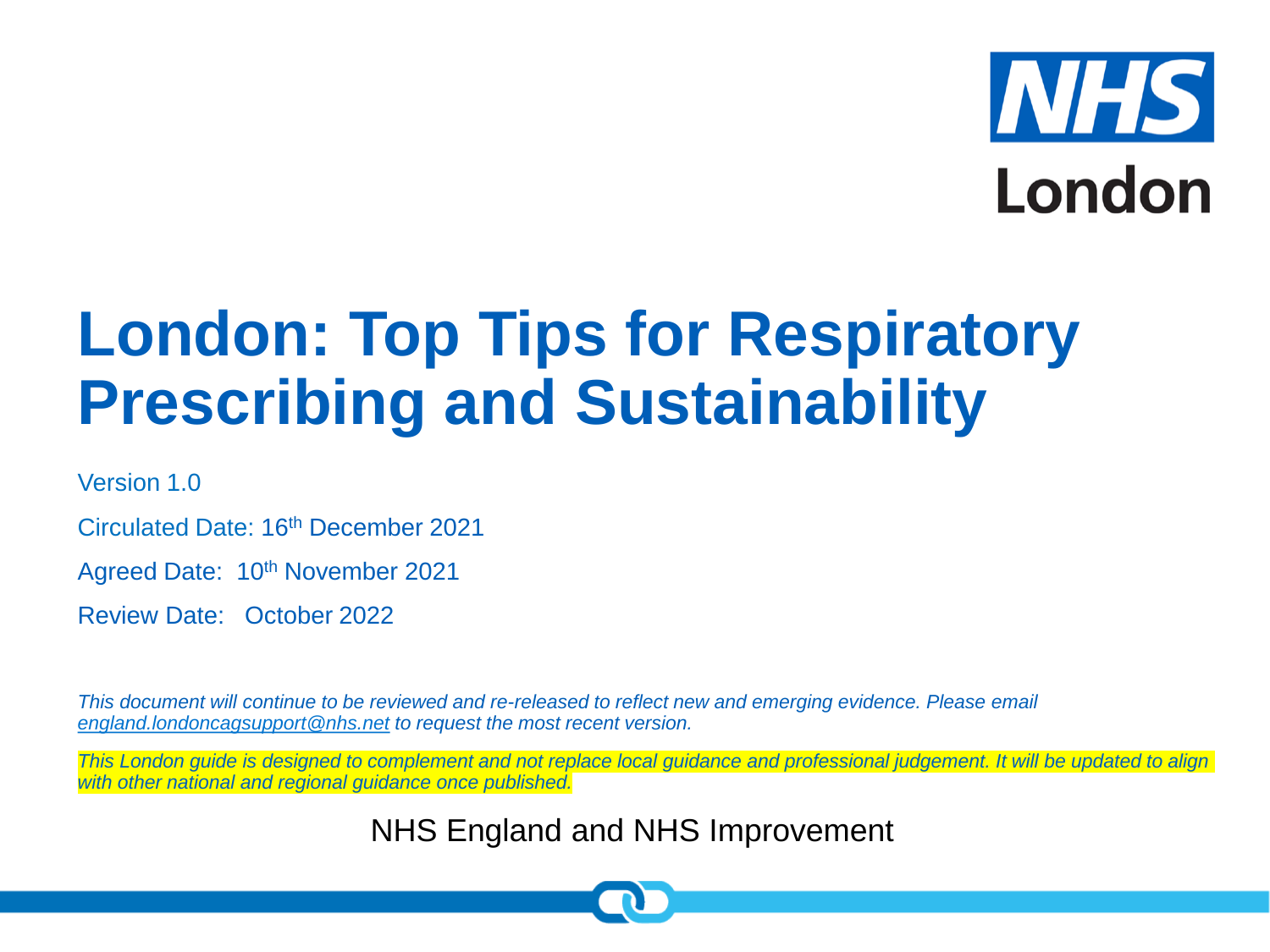| <b>Carbon</b><br><b>Footprint</b><br>(kgCO2e per<br>inhaler)                                                                         | Inhaled Corticosteroid (ICS) containing inhalers                                                                                                                                                                                                                                                     |                                                                                                                                                                                                                                                                                                         |                                            | Non-ICS containing inhalers                                                                               |                                                                                                    |                                                                                                                   |                                               |
|--------------------------------------------------------------------------------------------------------------------------------------|------------------------------------------------------------------------------------------------------------------------------------------------------------------------------------------------------------------------------------------------------------------------------------------------------|---------------------------------------------------------------------------------------------------------------------------------------------------------------------------------------------------------------------------------------------------------------------------------------------------------|--------------------------------------------|-----------------------------------------------------------------------------------------------------------|----------------------------------------------------------------------------------------------------|-------------------------------------------------------------------------------------------------------------------|-----------------------------------------------|
|                                                                                                                                      | <b>ICS</b>                                                                                                                                                                                                                                                                                           | ICS/LABA                                                                                                                                                                                                                                                                                                | ICS/LABA/LAMA                              | SABA OR SAMA                                                                                              | <b>LABA</b>                                                                                        | LAMA                                                                                                              | LAMA/<br><b>LABA</b>                          |
| <b>Highest</b><br>(>35 kgCO <sub>2e</sub> )<br><b>Avoid unless</b><br>no<br>appropriate<br>alternative                               |                                                                                                                                                                                                                                                                                                      | <b>Flutiform pMDI</b><br>& K-haler<br><b>Symbicort pMDI</b>                                                                                                                                                                                                                                             |                                            | <b>Ventolin Evohaler</b>                                                                                  |                                                                                                    |                                                                                                                   |                                               |
| <b>High</b><br>$(10-20)$<br>kgCO2e)<br><b>Use only if</b><br>low carbon<br>footprint<br>alternative<br>not clinically<br>appropriate | <b>Clenil Modulite</b><br><b>Kelhale</b><br><b>Qvar Autohaler</b><br><b>Qvar EasiBreathe</b><br>Soprobec<br>Alvesco<br><b>Flixotide Evohaler</b>                                                                                                                                                     | <b>Fostair pMDI</b><br>Seretide Evohaler<br>Combisal<br><b>AirFluSal pMDI</b><br>Sirdupla<br>Aloflute<br>Sereflo                                                                                                                                                                                        | <b>Trimbow pMDI</b><br><b>Trixeo</b>       | Airomir<br><b>AirSal</b><br>Salamol<br><b>Airomir Autohaler</b><br><b>Salamol Easibreathe</b><br>Atrovent | <b>Serevent Evohaler</b><br>Soltel<br><b>Neovent</b><br><b>Vertine</b><br><b>Atimos Modulite</b>   |                                                                                                                   | <b>Bevespi</b>                                |
| Low<br>$\left( < 1 \text{kg} \right)$<br><b>CO2e)</b><br><b>Use where</b><br>possible                                                | <b>Beclometasone Easyhaler</b><br><b>Budesonide Easyhaler</b><br><b>Pulmicort Turbohaler</b><br><b>Budelin Novolizer</b><br><b>Flixotide Accuhaler</b><br><b>Asmanex Twisthaler</b><br>THIS DOCUMENT WILL BE REVIEWED ON A 6 MONTHLY BASIS FOR CHANGES TO ALLOW FOR CHANGES IN AVAILABLE MEDICATIONS | <b>Fostair Nexthaler</b><br><b>Duoresp Spiromax</b><br><b>Fobumix Easyhaler</b><br><b>Symbicort Turbohaler</b><br>Seretide Accuhaler<br><b>Fusacomb Easyhaler</b><br><b>Aerivio Spiromax</b><br><b>AirFluSal Forspiro</b><br><b>Stalpex Orbicel</b><br><b>Fixkoh Airmaster</b><br><b>Relvar Ellipta</b> | <b>Trelegy</b><br><b>Trimbow Nexthaler</b> | Salbutamol Easyhaler<br>Salbulin Novolizer<br><b>Ventolin Accuhaler</b><br><b>Bricanyl</b>                | Foradil<br><b>Formoterol Easyhaler</b><br>Oxis<br>Onbrez<br>Striverdi<br><b>Serevent Accuhaler</b> | Spiriva Handihaler<br>Spiriva Respimat<br><b>Braltus Zonda</b><br>Tiogiva<br><b>Acopair NeumoHaler</b><br>Incruse | Spiolto<br>Ultibro<br><b>Duaklir</b><br>Anoro |